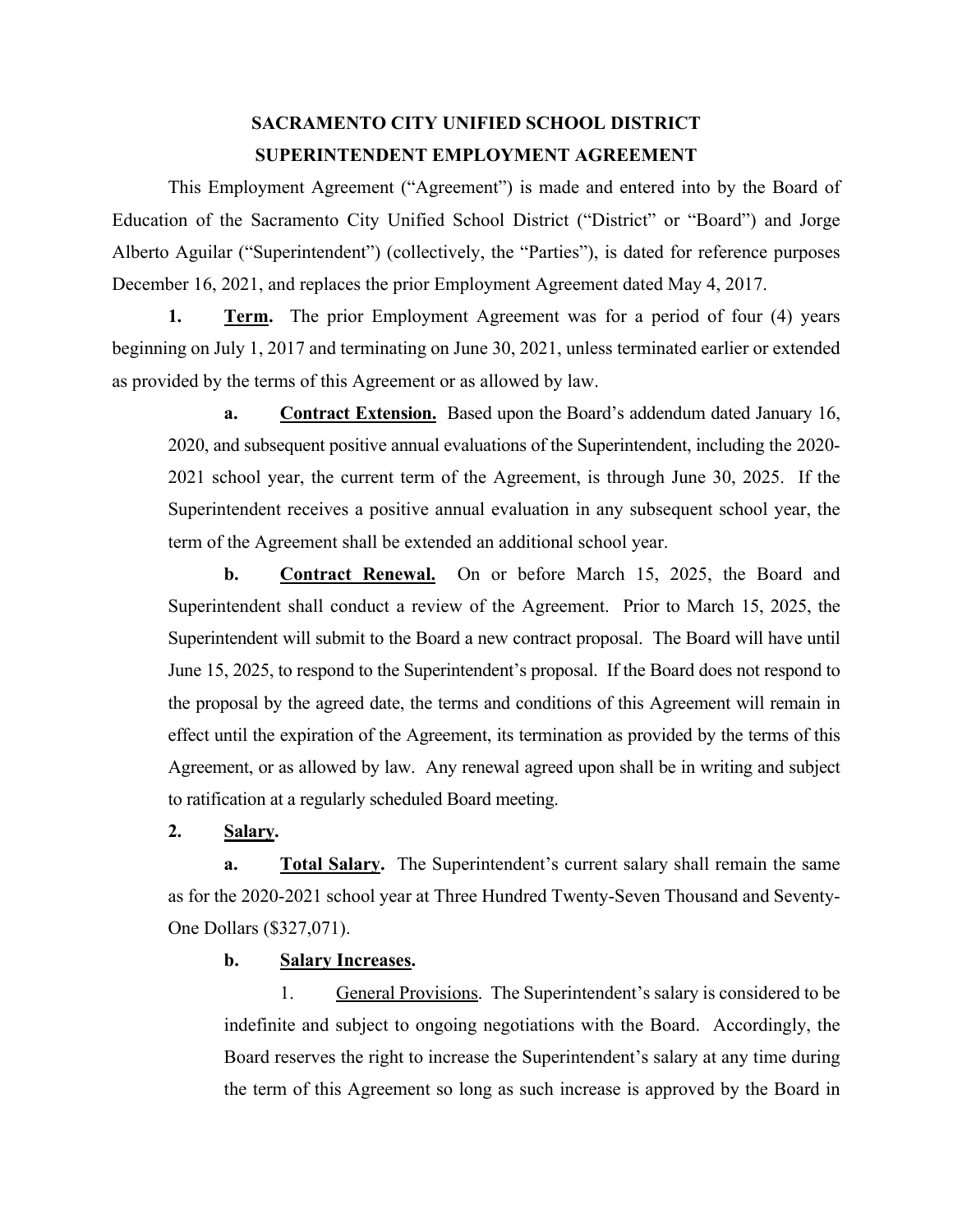open session at a regular meeting of the Board. Any change in salary shall not extend the term of this Agreement nor shall it constitute creation of a new Agreement. The Parties intend to comply with all applicable laws; however, if the term of this Agreement is interpreted by a court to have been automatically extended commensurate with an automatic increase in compensation in excess of the applicable consumer price index, the increase in compensation provided for that year shall not exceed the limit established by Government Code sections 3511.1 and 3511.2.

2. Increases to Total Salary Conditioned on Positive Evaluations. Following any "satisfactory or higher" evaluation after the effective date of this Agreement, the Superintendent's salary shall be increased by the same percentage increase provided to any members of the certificated bargaining unit. This provision shall remain in effect through the end of the 2024-2025 school year. During this period of time, the Superintendent shall also receive the same one-time or off-schedule payments made to the certificated bargaining unit on the same terms and conditions provided to bargaining unit members. If the District and the certificated bargaining unit are unable to reach an agreement on salary for any given school year, then the Superintendent will receive a salary increase consistent with the California Consumer Price Index for that school year in lieu of any increases subsequently negotiated by the certificated bargaining unit for that school year. This provision shall remain in effect through the end of the 2024-2025 school year.

**c. Salary Payment Process.** The Superintendent's total salary shall be payable in approximately twelve (12) equal monthly payments, less all applicable deductions and withholdings required by law or authorized by the Superintendent.

#### **3. Fringe Benefits.**

**a. Health and Welfare Benefits.** The Superintendent shall be eligible to participate in the District's health and welfare benefit program on the same terms and conditions, and subject to the same limitations, and shall receive the same District contribution, as the District's cabinet level certificated management employees, as those benefits, plans, providers, contributions, and other terms and conditions may change from time to time.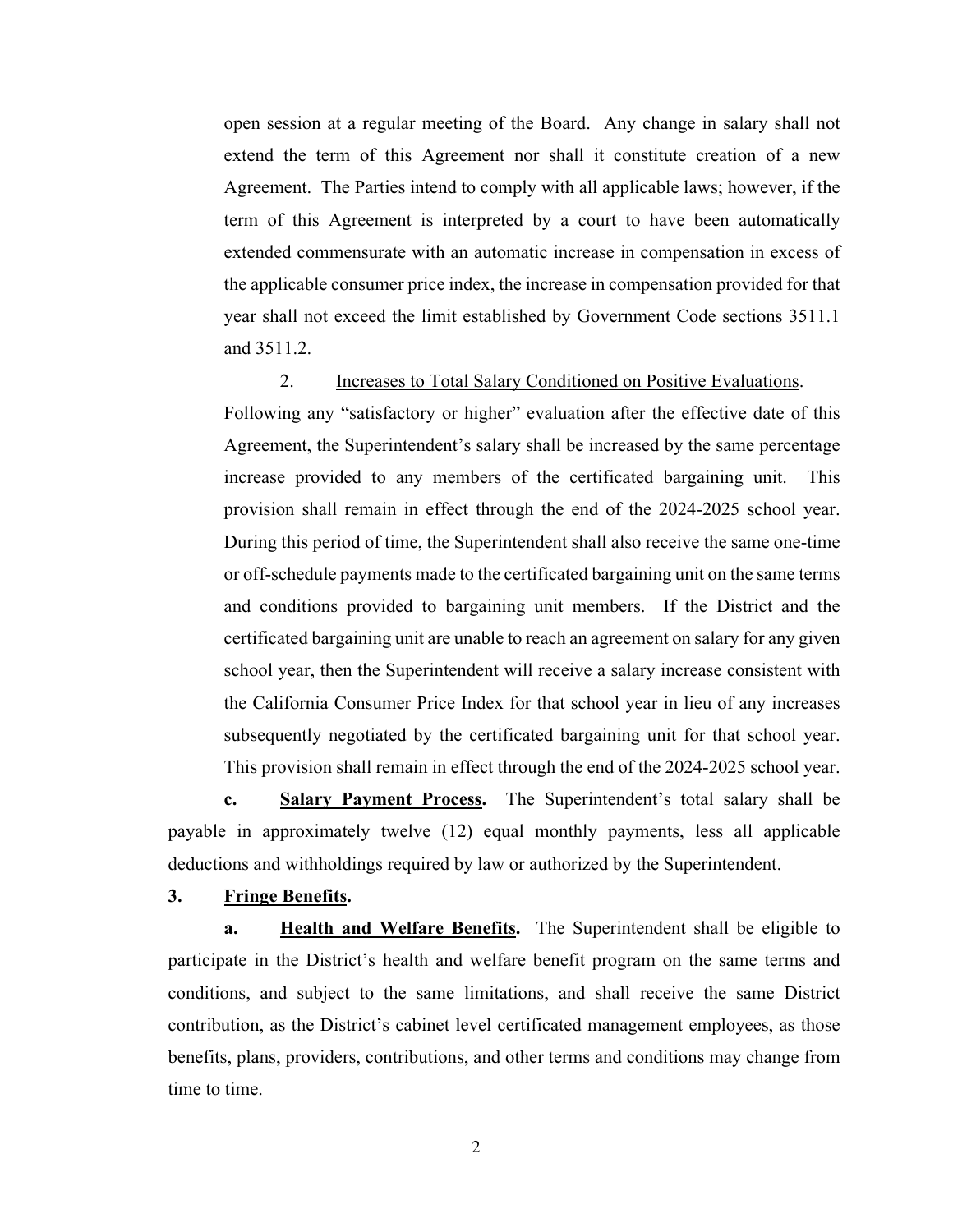**b. Retiree Benefits.** The Superintendent shall be entitled to lifetime health benefits on the same terms and conditions as provided to other qualifying certificated District employees as of the time of his initial employment on July 1, 2017, to the extent permitted by law.

**c. Life Insurance.** The District agrees to reimburse the Superintendent up to \$6,000 annually towards life insurance. All life insurance policies provided hereunder shall be owned by the Superintendent, with the Superintendent having the sole right to determine the beneficiary under the life insurance policy(ies). The parties agree that these payments do not constitute creditable compensation or compensation earnable; therefore, no CalPERS/CalSTRS payments shall be made by either party and this income shall not count for retirement purposes.

**d. Disability Insurance.** The District shall reimburse the Superintendent for the annual premiums for a disability income policy for the Superintendent, not to exceed \$7,770 per year, in an effort to provide disability income equal to approximately one hundred percent (100%) of the Superintendent's then-current total annual salary.

**e. Longevity Pay.** The Board wishes to provide additional compensation to the Superintendent to incentivize longevity and provide stability to the District. For the year following any year in which the Superintendent receives a "satisfactory or higher" evaluation, the following lump sum amounts will be paid to the Superintendent, in the month of July, less all applicable taxes and deductions, provided the Superintendent is employed as Superintendent on each date set forth below. The parties agree that these payments do not constitute creditable compensation or compensation earnable; therefore, no CalPERS/CalSTRS payments shall be made by either party and this income shall not count for retirement purposes. Payments shall be made as follows:

- On July 1, 2022: 4% of the Superintendent's 2021-2022 salary.
- On July 1, 2023: 5% of the Superintendent's 2022-2023 salary.
- On July 1, 2024: 6% of the Superintendent's 2023-2024 salary.
- On July 1, 2025: 7% of the Superintendent's 2024-2025 salary.

**f. Sick Leave.** The Superintendent shall earn one (1) day of sick leave with pay for each full month of service rendered during the term of this Agreement. Time off required by the Superintendent for illness or injury that is not compensated by sick leave,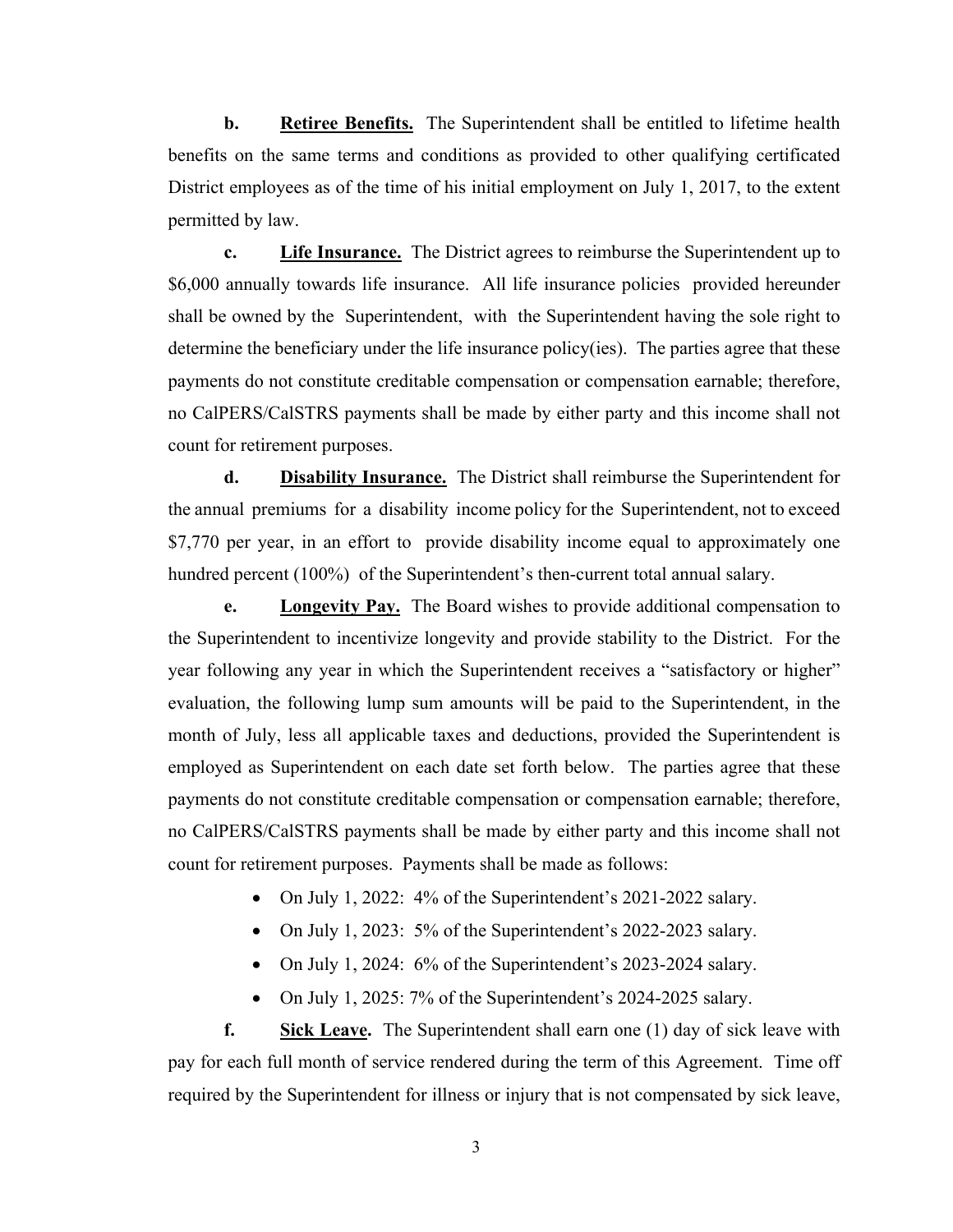differential leave, or other leave provided by law shall be uncompensated. The Superintendent shall follow District procedures and use District forms or applicable electronic reporting systems for reporting use of sick leave.

**g. Work Year.** The Superintendent shall be required to work two hundred thirty-nine (239) work days each full fiscal year.

**h. Business Expenses.** The District shall provide the Superintendent an expense allowance of \$750.00 per month for the payment of reasonable actual and necessary business related expenses incurred by the Superintendent in the course and scope of the Superintendent's employment. The Superintendent shall not be reimbursed for any expenses above this amount unless such other expenses are specifically provided for in this Agreement. The Superintendent shall not be required to provide receipts or other documentation for the Business Expenses incurred under this Section 3.d. The parties agree that these payments do not constitute creditable compensation or compensation earnable; therefore, no CalPERS/CalSTRS payments shall be made by either party and this income shall not count for retirement purposes.

**i. Vacation.** The Superintendent shall be entitled to twenty-two (22) days of annual vacation. Vacation may be earned and accrued, from year to year, but the accrual maximum shall not exceed forty-four (44) days of vacation. The Superintendent shall observe the same legal holidays as provided by Board policies for administrative employees on twelve-month contracts. The term "legal holiday(s)" includes days for which the District's central administration office is closed.

Upon termination of employment with the District, the Superintendent shall be entitled to compensation for unused and accrued vacation days at the then current salary rate. The daily rate shall be the Superintendent's annual salary divided by 239.

**4. Tax Deferred Compensation Plan.** For the school year following any school year in which the Superintendent receives a "satisfactory or higher" evaluation, the District shall contribute to a Supplemental Retirement Plan for the benefit of the Superintendent an amount equal to the employee's maximum salary reduction contribution permitted by the Code for a 403(b) plan, including, if applicable, the additional deferral allowed for plan participants who are age 50 or older, and provided the Superintendent is still employed by the District on the date that the contribution is due. Plan contributions shall not exceed the maximum allowed by law. The District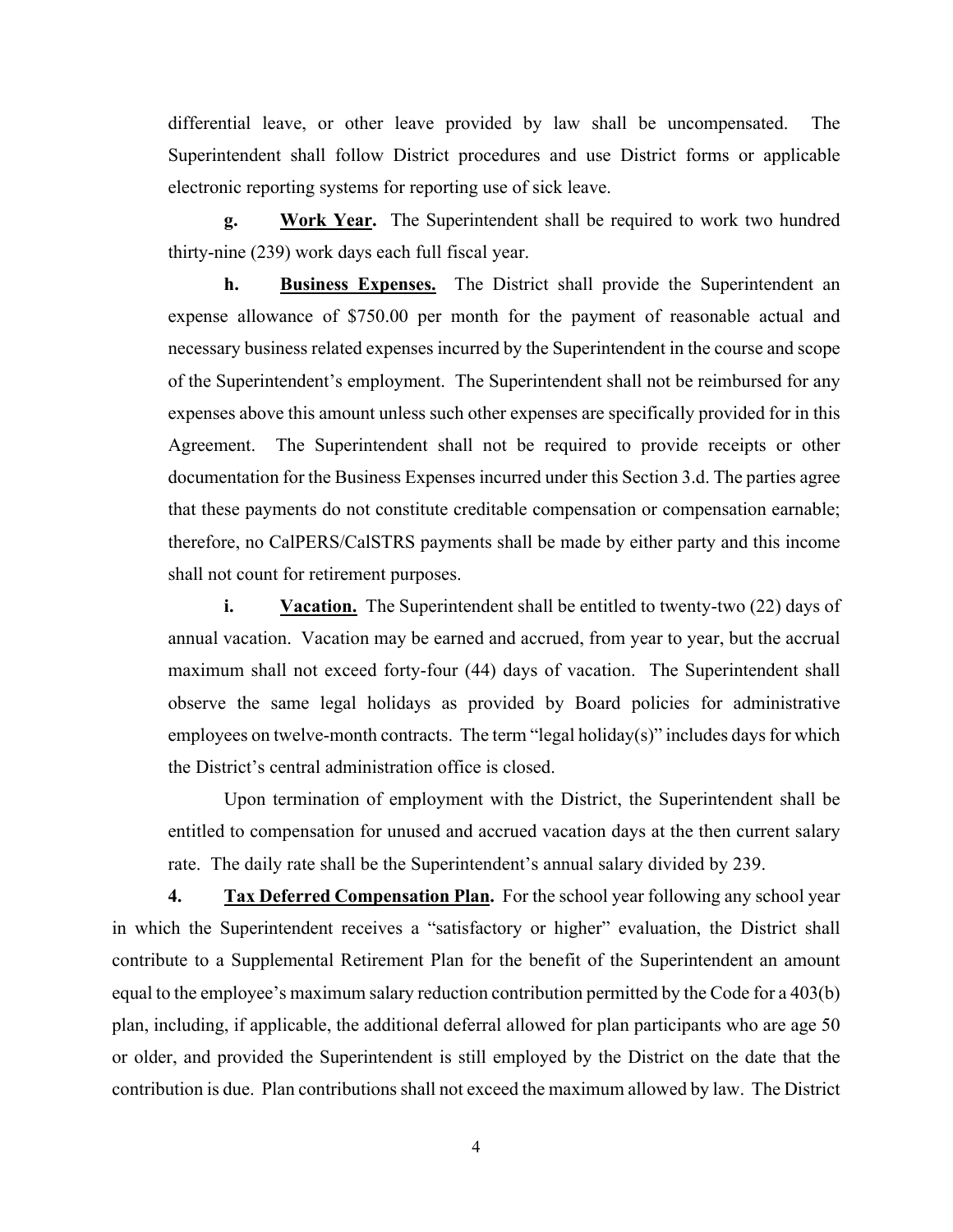shall contribute to the Supplemental Retirement Plan on or before July 31<sup>st</sup>, beginning July 2022. Each contribution to the Supplemental Retirement Plan and earnings thereon shall become 100% vested with the Superintendent when paid, provided that the Superintendent is still employed with the District on that date. The Supplemental Retirement Plan shall be a plan established under Section 403(b) ("the Plan") of the Internal Revenue Code (the "Code"). The Plan shall be established as employer-paid with non-elective contributions by the District and the Superintendent shall have no right to receive such contributions in cash. The Plan shall be established under a written plan document that meets the requirements of the Code and such documents are incorporated herein by reference. The funds for the Plan shall each be invested as determined solely by the Superintendent in such investment vehicles as are allowable under the Code for the Plan. The District shall have no liability or responsibility for any investment decisions or actions made by the Superintendent or any third-party plan administrator and the Superintendent shall have no right to receive any contributions in cash.

**5. District Technology Devices.** The District shall provide to the Superintendent, in the District's sole discretion, a District-owned laptop computer, tablet or other wireless email device and a smart phone (each a "Technology Device") and shall pay all costs associated with the use and maintenance of all Technology Devices. The Superintendent shall use all Technology Devices in accordance with all the District Policies and all legal requirements. All Technology Devices provided by the District are the property of the District and the District shall have the sole right to control access to, and use of, Technology Devices through its Policies and law. The Superintendent agrees to sign all technology use agreements or other forms that are required of other District employees. Notwithstanding any District Policy to the contrary, the Superintendent agrees to conduct all District business, whether by email, text or otherwise, on a District Technology Device or, if the Superintendent conducts District business on a private device, through a District account, so that all communications related to the District's business shall be available to the District irrespective of the form of communication. All such Technology Devices, and any other equipment or property of the District, shall be returned to the District upon cessation of employment.

**6. Travel Expense.** In accordance with District Policy, the District shall reimburse the Superintendent for actual and necessary expenses incurred by the Superintendent within the course and scope of the Superintendent's employment for travel and related expenses as to the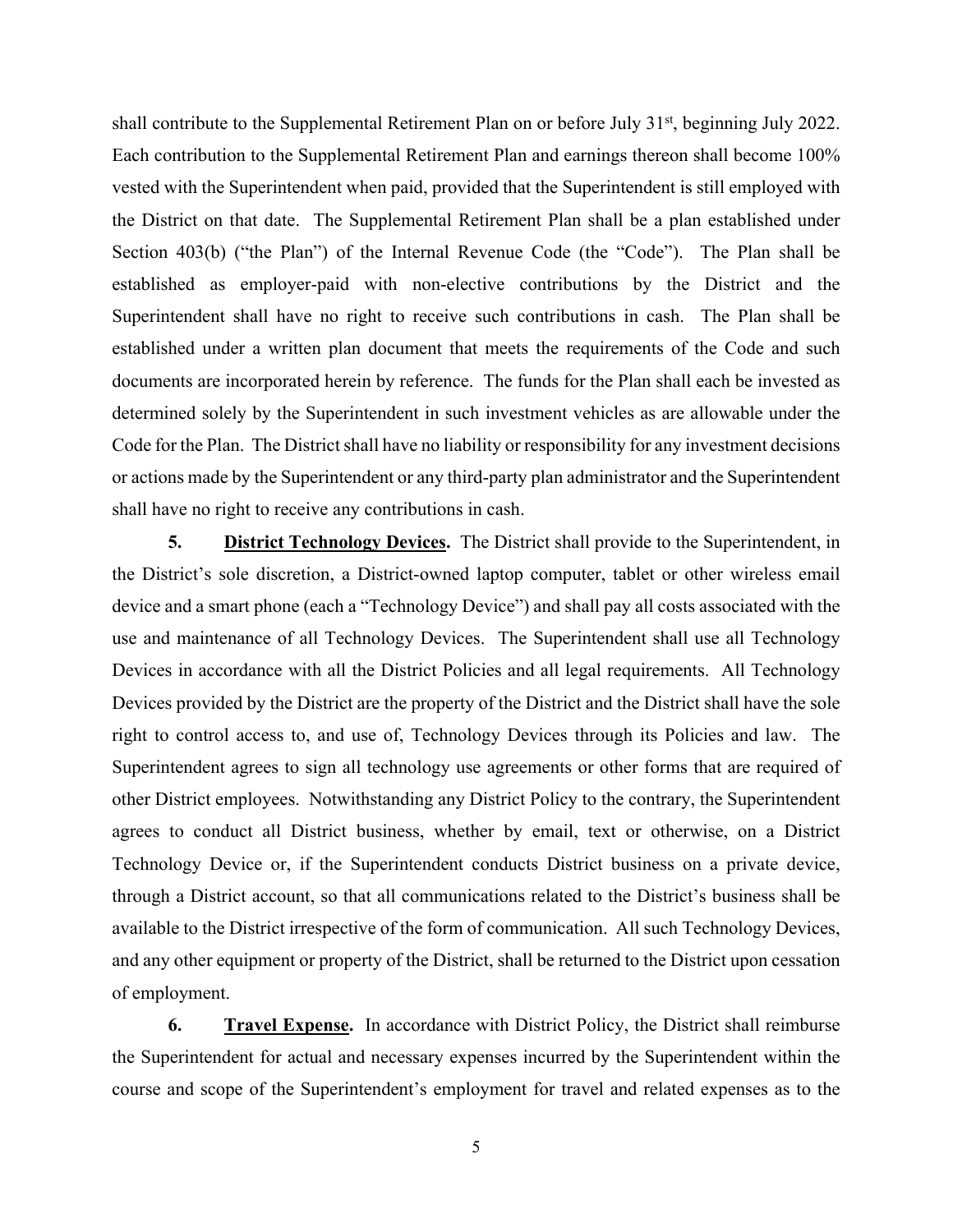extent that such costs are not covered by any District allowances or business expenses paid with a District credit card, as follows:

- a. In-state conference fees;
- b. Mileage reimbursement for all personal automobile travel outside of Sacramento County at the current IRS rate per mile, as well as bridge tolls and parking fees;
- c. Air travel;
- d. Auto rentals, cab or shuttle fares for out-of-county travel; and
- e. Per diem/meal expenses at the same rate provided to other employees of the District.

For all reimbursements and credit card expenses, the Superintendent shall submit expense claims in writing with appropriate supporting documentation (e.g., receipts, registration forms, mileage documentation). For expense reimbursement not authorized by this Agreement, the Superintendent must seek approval from the Board. The Superintendent knowingly and voluntarily waives the Superintendent's right to expense reimbursement as provided under Education Code section 44032 and other applicable provisions of law. The Superintendent shall submit a monthly report of all credit card charges to the Board.

**7.** Fitness for Duty Examination. Upon request, the Superintendent shall undergo a physical/mental examination by a District-appointed physician. Prior to the examination, the Superintendent agrees to execute District-provided medical releases from all treating physicians authorizing the District-appointed physician to review all medical records.

The District-appointed physician shall review this Agreement, the District's job description for the position, and be provided background information related to the duties of the position. The Superintendent shall submit all costs associated with this examination to the Superintendent's insurance carrier. All non-insured costs shall be borne by the District. The physician shall submit a confidential written report to the Board and the Superintendent addressing only the Superintendent's fitness to perform the Superintendent's job.

The physician's report shall specifically indicate whether or not the Superintendent has any physical or mental impairment that substantially limits the Superintendent's ability to perform the essential functions of the Superintendent's position. No confidential medical information shall be submitted to the Board, the District, nor to any third party, or any of the District's officers, agents or employees unless such medical information is directly related to determining whether the Superintendent is a qualified individual with a disability or the Parties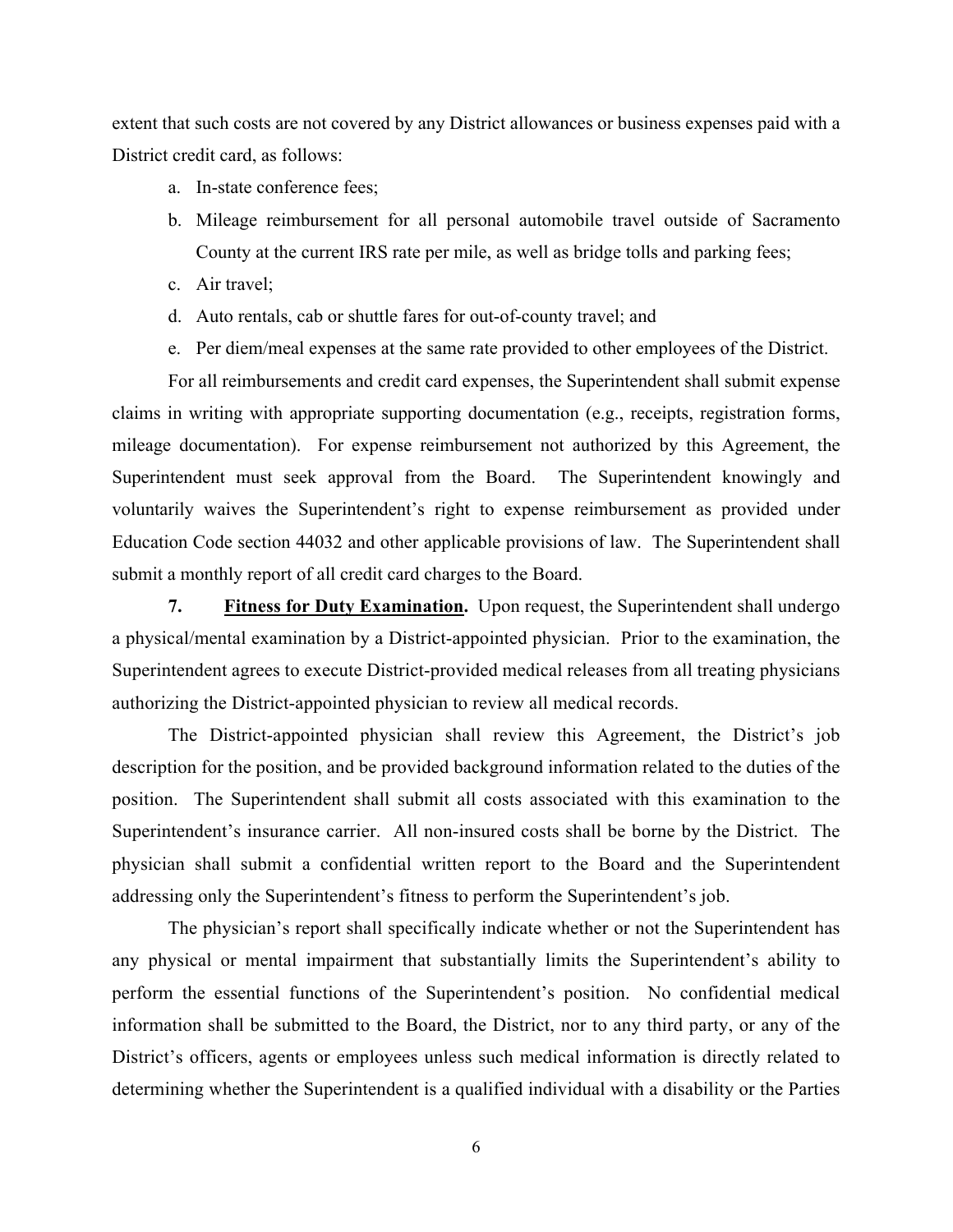need to discuss reasonable accommodations. If the Superintendent is determined by the District to be a disabled employee under state or federal law, the physician's report shall indicate what reasonable accommodations, if any, may be available to allow the Superintendent to perform the essential functions of the position.

**8. Superintendent's Duties.** The Superintendent is hereby employed as District Superintendent and agrees to satisfactorily and competently perform the duties of District Superintendent as prescribed by the laws of the State of California, including but not limited to Education Code 35035, the District's job description, and the following:

**a.** Board Policies. Superintendent shall have primary responsibility for ensuring the execution of all Board Policies. The Superintendent, or his authorized designee, shall periodically review all Policies adopted by the Board and make appropriate recommendations to the Board. The Superintendent shall prepare Administrative Regulations (ARs) in support of and consistent with the Board's Policies.

**b.** Administrative Organization. The Superintendent shall have the primary responsibility for organizing and establishing administrative and supervisory staff for instructional business, and operational affairs in such a manner as will, in the Superintendent's judgment, best serve the needs of the District.

**c. Employee Evaluation.** The Superintendent shall periodically evaluate or cause to be evaluated management employees of the District as provided for by California law, Board Policy and any applicable collective bargaining agreements. The Superintendent shall establish and monitor progress for the priorities, including the District's 2016-2021 Strategic Plan and goals, in such evaluations aligned with the Superintendent's priorities as established in collaboration with the Board.

**d. Employee Selection.** The Superintendent shall have primary responsibility in making recommendations to the Board regarding all personnel matters including employment, assignment, transfer and dismissal of employees. The Superintendent shall examine potential employees and present recommendations for hiring to the Board.

**e. Labor Relations.** As directed by the Board, the Superintendent, and his designated representatives, shall serve as the District's labor representative with respect to all collective bargaining matters and shall make recommendations to the Board concerning those matters.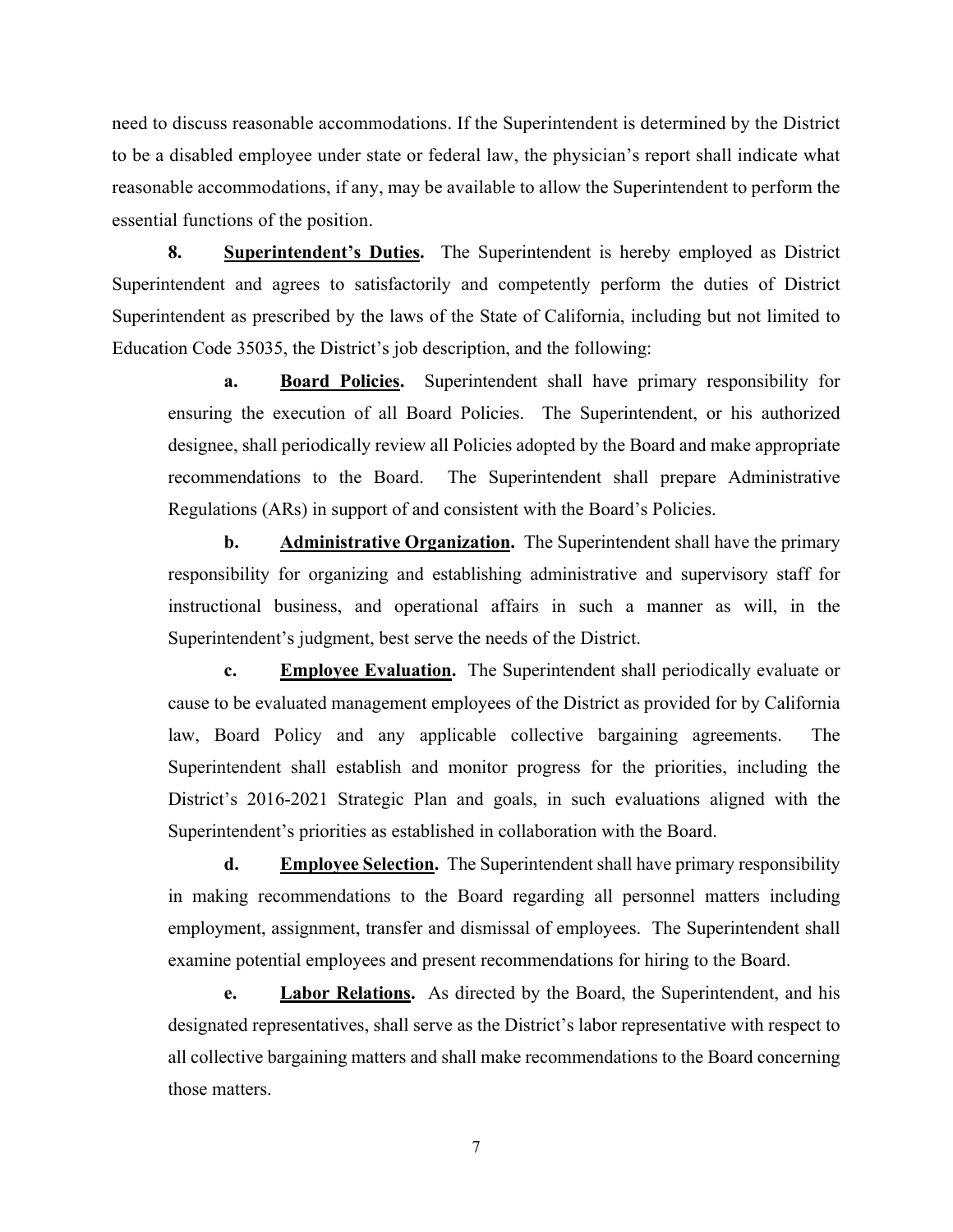**f. Funding Sources.** The Superintendent shall investigate and advise the Board of possible sources of funding that are or might become available to implement present or contemplated District programs.

**g. Chief Executive Officer and Secretary of the Board.** The Superintendent shall act as Chief Executive Officer and as Secretary to the Board.

**h. Community Relations.** The Superintendent shall establish and maintain an appropriate community relations program, including stakeholders in the community.

**i.** Other Duties. The Superintendent shall recommend District goals and objectives and, unless unavoidably detained, attend all regular and special meetings of the Board. The Superintendent's duties shall include all tasks reasonably necessary to fulfill the duties of the position. In addition, the Superintendent agrees to satisfactorily and competently perform such further duties as may be assigned or required by the Board.

**j. Board/Superintendent Responsibilities.** The Board and the Superintendent agree that they shall work with each other in the spirit of cooperation and teamwork and shall provide each other periodic opportunities to discuss Board/Superintendent relationships and communications. The Superintendent, as Chief Executive Officer of the Board, shall have primary responsibility for execution of Board Policies, and the Board shall retain primary responsibility for formulating and adopting Board Policies. In addition, while the Superintendent shall have primary responsibility for assignment and transfer of employees and for selecting candidates for consideration for employment, the Board shall have the authority to approve the Superintendent's hiring and dismissal of District personnel. In addition, the Superintendent shall meet and confer and seek the approval of the Board on the appointment, transfer and release of principals and cabinet level management employees. Otherwise, the Parties agree, individually and collectively, not to interfere with the primary responsibilities of the other Party and agree that the Board, individually and collectively, shall promptly refer all criticisms, complaints, and suggestions called to its attention to the Superintendent for study and correction or, if an issue of policy is involved, for recommendation to the Board. The Superintendent shall report back to the Board after handling all complaints referred by the Board or individual members of the Board.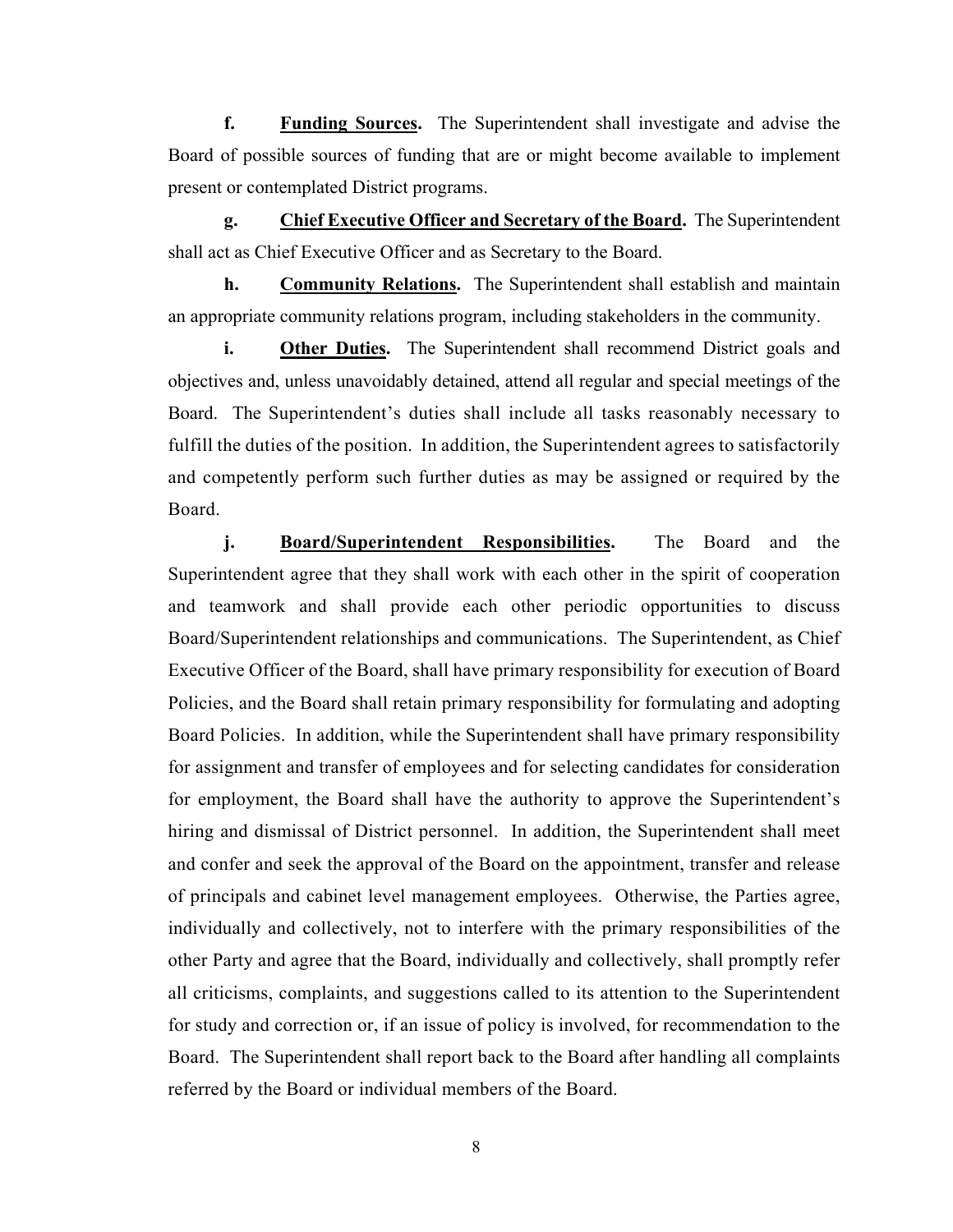**k. Professional Development and Affiliations.** The Superintendent shall endeavor to maintain and improve Superintendent's professional competence by a variety of means, including, subscription to and reading of appropriate periodicals, and joining and participating in appropriate professional associations and their activities. The Superintendent is expected to attend appropriate professional meetings and conferences at local, state and national levels. Prior approval of the Board shall be obtained when the Superintendent plans to attend national meetings outside the State of California. District agrees to pay the Superintendent's membership fees for the Superintendent's membership in the Association of California School Administrators ("ACSA"), the California Association for Latino Superintendents and Administrators (CALSA), the American Association of School Administrators ("AASA") and other professional membership fees approved by the Board. Additionally, the District shall pay the Superintendent's membership fees or dues for local community, service and professional organizations recommended by the Superintendent unless denied by the Board in order to maximize community relations and to maintain or improve the Superintendent's professional skills and community relations. The Superintendent shall enhance his professional skills through mentoring and training opportunities. The Superintendent shall continue collaborating with the University of California system to bring its commitment to public service as well as its policy, research, and technical expertise to impact student achievement goals, without using his work days or vacation.

**l. Intellectual Property.** Any work product, including developments, innovations, programs, or practices conceived by the Superintendent relative to the duties under this Agreement during his employment at the District are the exclusive property of the District. However, the District agrees to license all work product to the Superintendent at no cost, so long as the Superintendent uses such work product for educational purposes only and not for commercial or private gain. Nothing in this clause shall prevent the Superintendent from receiving compensation through future employment whether as employee, independent contractor, consultant, or self-employed.

#### **9. Evaluation of Superintendent.**

**a. Annual Written Evaluation.** The Board shall evaluate the Superintendent in writing each year of this Agreement. The evaluation shall be based on this Agreement,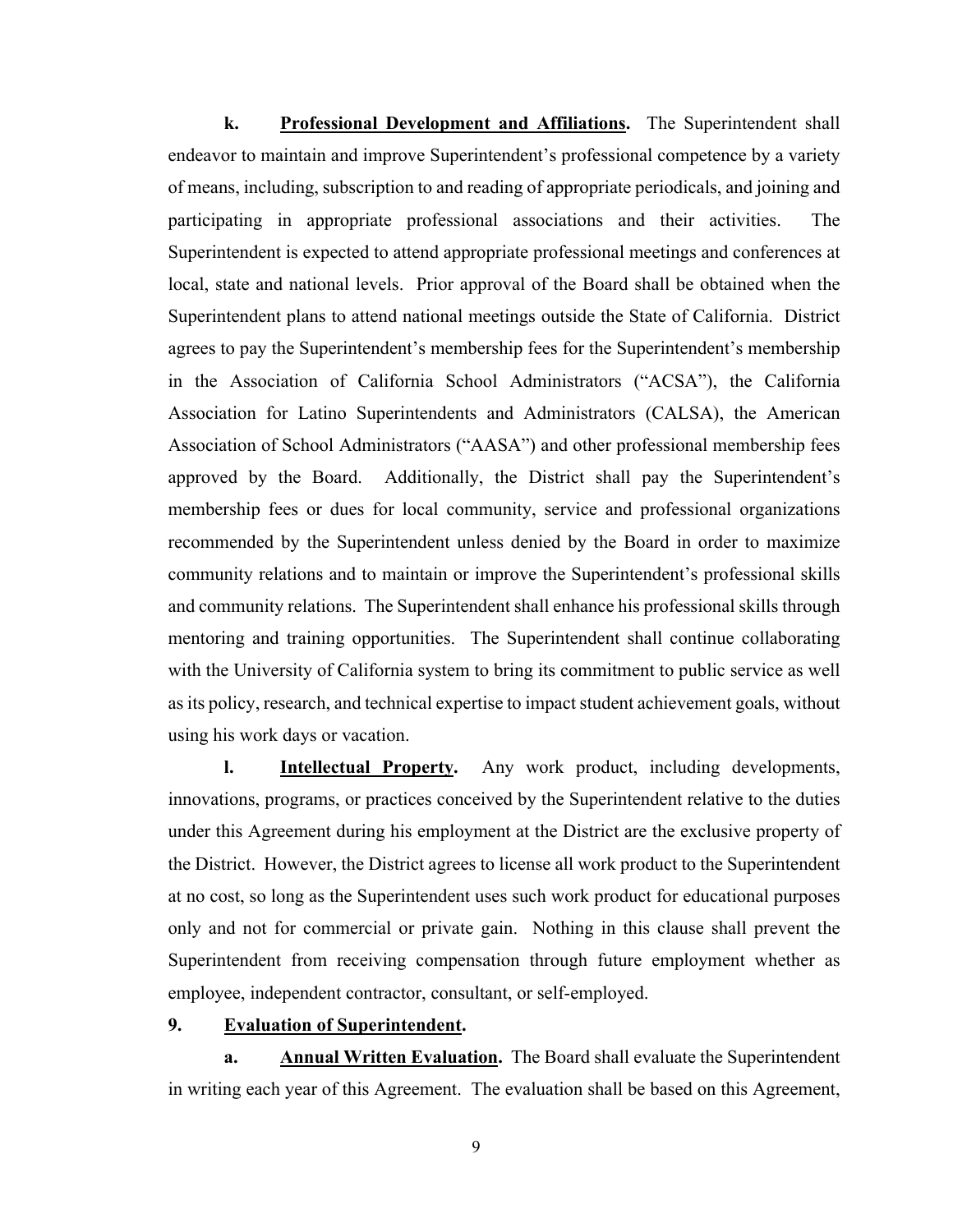the duties of the position, the 2016-2021 Strategic Plan, policy goals for the District, and other goals and objectives through a collaborative process with the Superintendent. The Superintendent and a committee of the Board will develop the evaluation instrument upon which the Superintendent shall be evaluated. The Board shall approve the evaluation instrument and metrics by which to evaluate the Superintendent. The annual evaluation shall be completed based on a timeline as determined by the Board.

**b.** Overall Rating. The final written evaluation shall contain an overall rating clearly specifying whether or not the Superintendent's evaluation is "satisfactory or higher." If the Board's formal annual written evaluation of the Superintendent is "satisfactory or higher," the Superintendent shall be entitled to a one-year extension of the term of this Agreement and the compensation increases set forth in this Agreement. If the Board determines that the Superintendent's evaluation is "unsatisfactory" or lower, then the Superintendent's contract term may remain unchanged

**c. Other Evaluations.** Nothing shall prevent the Board from conducting more than one formal or informal evaluation each school year.

**d. Board Review.** The Board shall complete the evaluation instrument and may include input from the community served by the Board. Upon completion, the Board shall meet with and provide a copy of the evaluation report to the Superintendent in closed session as required by law. Based upon findings specified in the evaluation report, the Superintendent, in collaboration with the Board, will prepare an action plan, if necessary, which will address areas identified as needing clarification, emphasis or improvement. The action plan shall identify in writing areas where improvement is required and provide written recommendations for improvement. If a jointly prepared action plan cannot be agreed upon, the action plan shall be issued by the Board in its sole discretion. The Superintendent and the Board shall sign the evaluation report and action plan. Any final evaluation and all related documents shall be placed in the Superintendent's personnel file.

**e. Failure to Evaluate Non-Limiting.** The evaluation procedures and requirements set forth in this Agreement shall be the exclusive means by which the Superintendent is evaluated and are intended to supersede any other provisions covering evaluation that might exist in applicable law or by virtue of any District rules, regulations,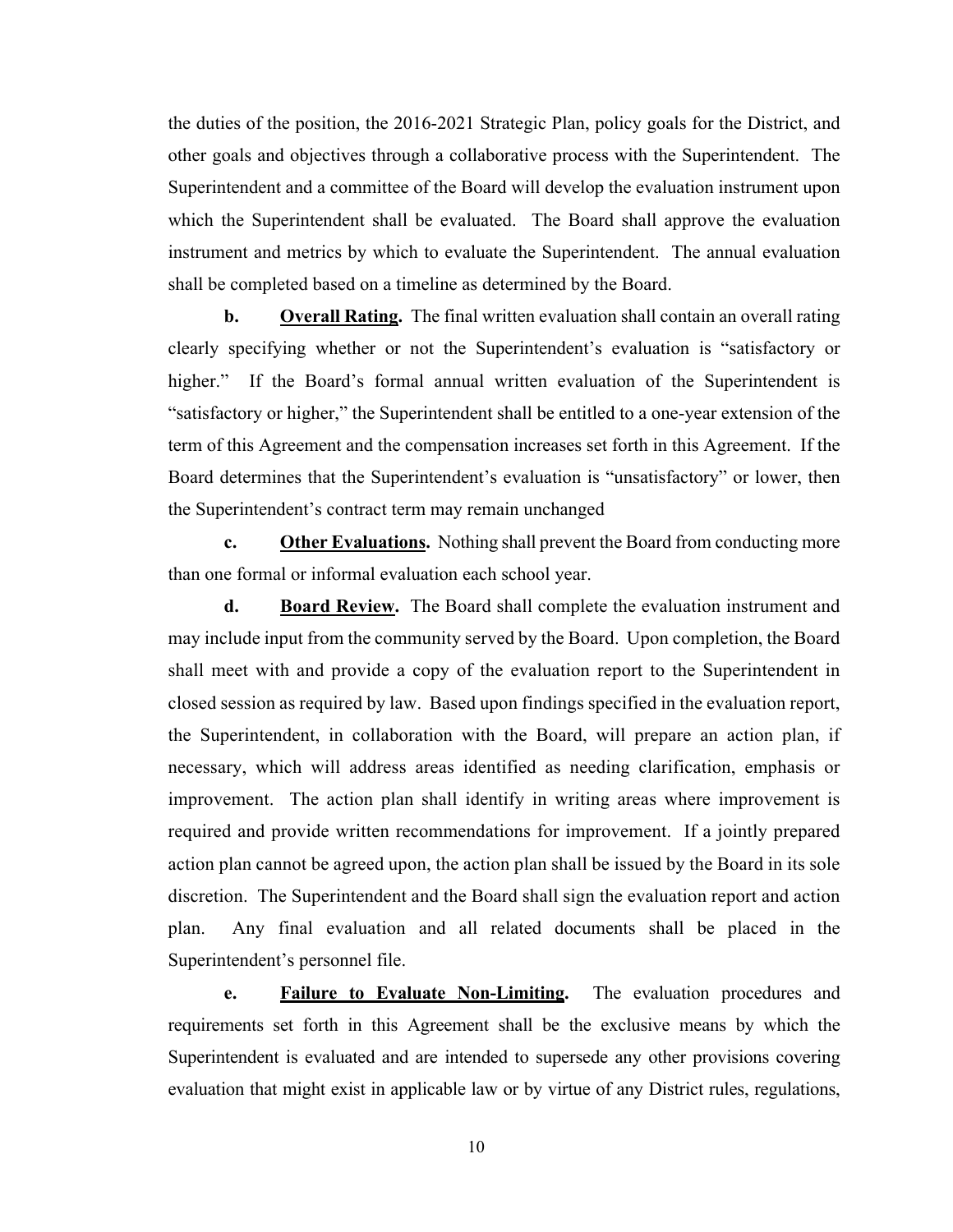handbooks, policies or other agreements. Any failure on the part of the Board to meet the requirements or deadlines set forth in this paragraph shall not release the Superintendent from fully and faithfully performing the services required to be performed under this Agreement or constitute a default by the District of its obligations under this Agreement.

**f. Outside Facilitator.** Whenever it is deemed desirable by mutual agreement of the Board and the Superintendent, an outside facilitator may be mutually selected by the Board and the Superintendent to facilitate discussion of the relationship of the Board and Superintendent. The outside facilitator shall be paid by the District. The outside facilitator shall maintain the confidentiality of the evaluation process.

## **10. Termination of Agreement.**

**a. Mutual Consent.** This Agreement may be terminated at any time by mutual written consent of the Board and the Superintendent.

**b.** Resignation. The Superintendent may resign and terminate this Agreement only by providing the Board with at least sixty (60) calendar days advance written notice, unless the Parties agree otherwise.

**c. Non-Renewal of Agreement by the District.** The Board may elect not to renew this Agreement upon its expiration by providing written notice to the Superintendent in accordance with Education Code section 35031 (currently forty-five (45) calendar days' prior notice), or other applicable provisions of law. The Superintendent shall inform the Board President of this notice requirement at least ninety (90) calendar days in advance of expiration of this Agreement. Superintendent expressly waives the provisions contained in Education Code section 35031. Accordingly, notwithstanding anything to the contrary in Education Code section 35031 or other applicable provisions of law, the Parties agree that, if the Board fails to reelect or reemploy the Superintendent and a written notice of non-renewal is not timely provided, this Agreement shall be renewed only for one (1) additional fiscal year under the same terms and conditions as this Agreement that existed in the fiscal year immediately prior to renewal.

**d. Termination for Cause.** The Board may terminate the Superintendent for any of the following reasons: (1) breach of this Agreement; (2) failure, based on unsatisfactory performance, to achieve measurable goals, plans, priorities and objectives of the District which have been mutually agreed to by the Board and the Superintendent;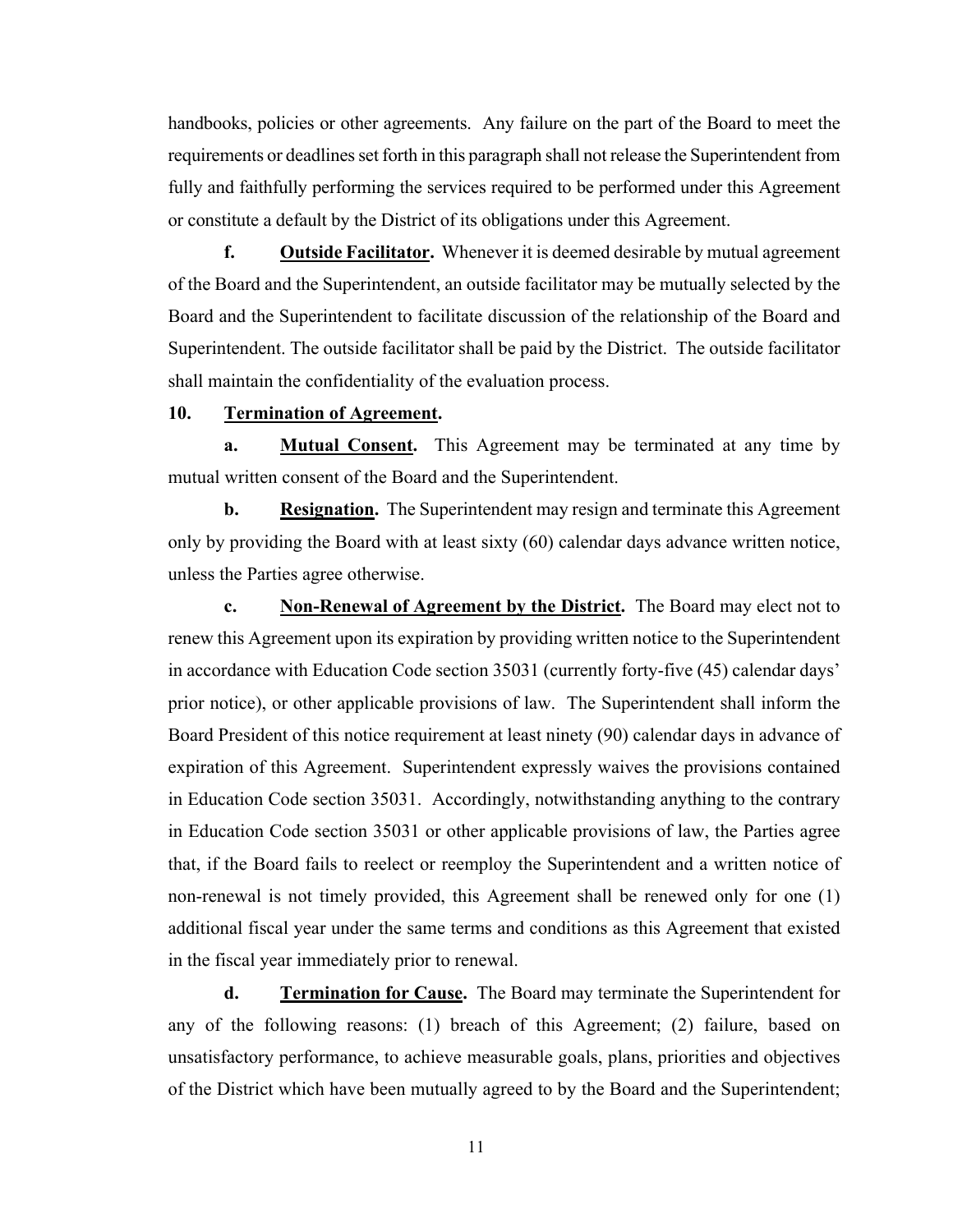(3) refusal or failure to act in accordance with a specific provision of this Agreement or a lawful directive or order of the Superintendent or the Board; (4) misconduct or dishonest behavior with regard to the Superintendent's employment; (5) conviction of a crime involving dishonesty, breach of trust, physical or emotional harm to any person, or a violation of moral turpitude; (6) any act causing the suspension or revocation of any credential held by the Superintendent; or (7) any reason specified in Education Code section 44932.

Notwithstanding Labor Code section 2924, the Parties agree that the determination of cause shall be based upon the Board's reasonable belief in the existence of good cause for termination. The existence of such cause shall constitute a material breach of this Agreement and shall extinguish all rights and duties of the Parties under this Agreement. If cause exists, the Board shall meet with the Superintendent and shall submit a written statement of the grounds for termination and copies of written documents the Board reasonably believes supports the termination. If the Superintendent disputes the charges, the Superintendent shall then be entitled to a conference before the Board in closed session. The Superintendent and the Board shall each have the right to be represented by counsel at their own expense. The Superintendent shall have a reasonable opportunity to respond to all matters raised in the charges and to submit any written documents the Superintendent believes are relevant to the charges. The conference with the Board shall not be an evidentiary hearing and neither Party shall have the opportunity to call witnesses. If the Board, after considering all information presented, decides to terminate this Agreement, it shall provide the Superintendent with a written decision. The decision of the Board shall be final. The Superintendent's conference before the Board shall be deemed to satisfy the Superintendent's entitlement to due process of law and shall be the Superintendent's exclusive right to any conference or hearing otherwise required by law. The Superintendent waives any other rights that may be applicable to this termination forcause proceeding with the understanding that completion of this hearing exhausts the Superintendent's administrative remedies and then authorizes the Superintendent to contest the Board's determination in a court of competent jurisdiction.

**e. Termination without Cause.** The Board may, for any reason, without cause or a hearing, terminate this Agreement at any time. In consideration for the exercise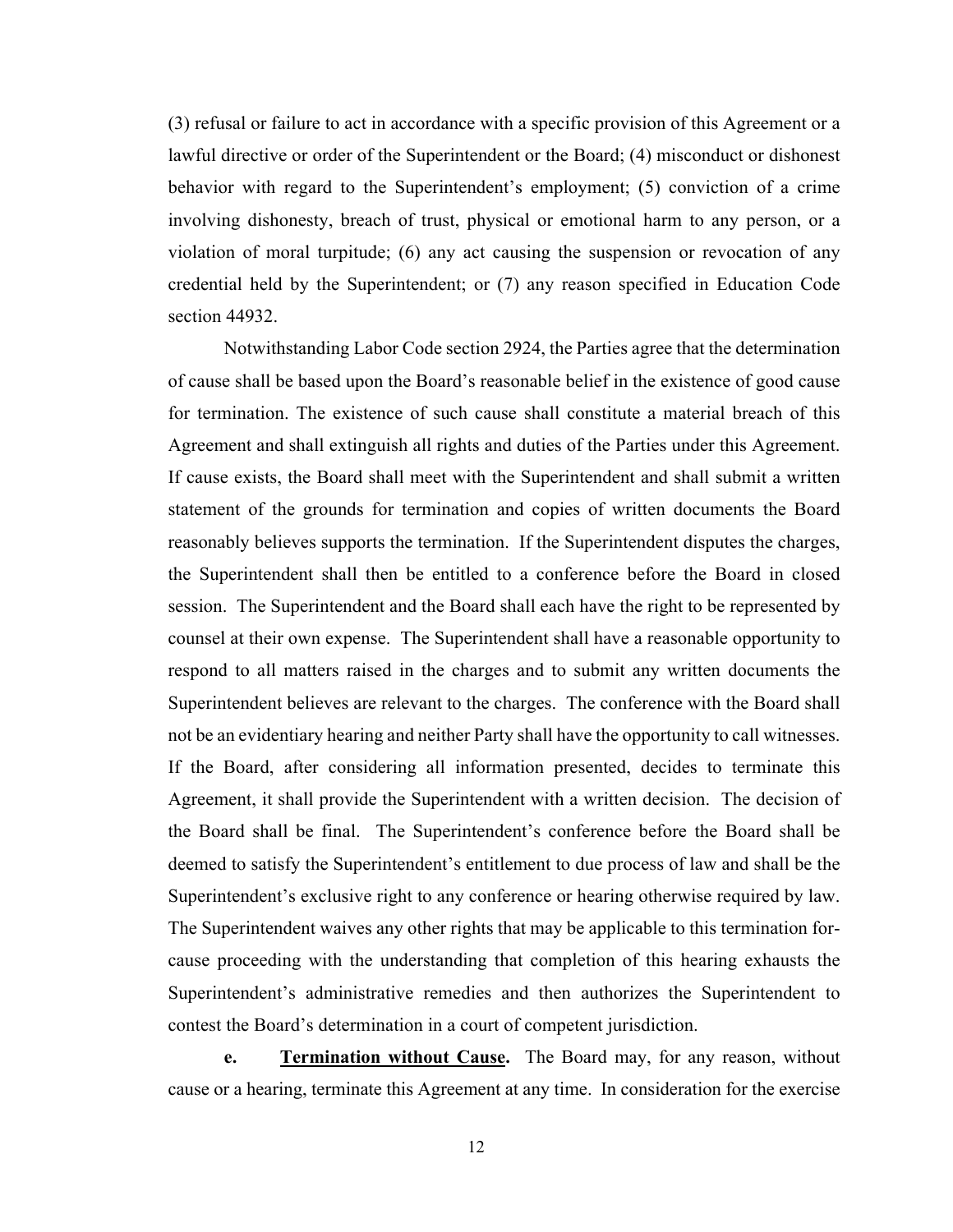of this right to terminate without cause, the District shall pay to the Superintendent from the date of termination until the expiration of this Agreement, or for a period of twelve (12) months, whichever is greater, a sum equal to the difference between Superintendent's salary and benefits, including any stipends, earned deferred compensation payments, or other compensation at the rate in effect during the Superintendent's last month of service and the amount which the Superintendent earns from any other employment-related source (whether as employee, independent contractor, consultant or self-employed). Payments shall be made on a monthly basis unless the Board agrees otherwise. However, upon termination, the Superintendent shall be obligated to immediately and actively seek other comparable employment or retire with CalPERS/CalSTRS.

Any such termination shall be in writing, shall specify the effective date of the termination, and shall terminate all of the Superintendent's employment rights and entitlements with the District. The Superintendent shall execute a full release of claims against the District and its officers, agents and employees as a condition of receipt of any severance payment; otherwise, no severance payments shall be required and termination shall be effective nonetheless. Effective only through the end of the 2023-2024 school year, the Board must obtain a super-majority vote (at least a 5-2 vote) to issue the written notice to unilaterally terminate the Superintendent from employment without cause.

For purposes of this Agreement, the term "salary" shall include only the Superintendent's regular monthly total salary, and shall not include the value of any other stipends, allowances, reimbursements or other benefits received under this Agreement. Nothing in this section, however, shall prohibit the District from paying the Superintendent for all accumulated, unused vacation up to the accrual cap. Upon termination, the District shall not be obliged to make any District contribution for health benefits unless he has met the requirements to be eligible for retiree health benefits under paragraph 3(b) of this Agreement; however, if permitted by the District's provider, the Superintendent may continue to participate in the District's benefit program by paying all expenses in advance. All payments made pursuant to this termination without cause provision shall be subject to applicable payroll deductions and shall be treated as compensation for state and federal tax purposes unless other arrangements are mutually agreeable to the Board and Superintendent. No payments made pursuant to this early termination provision shall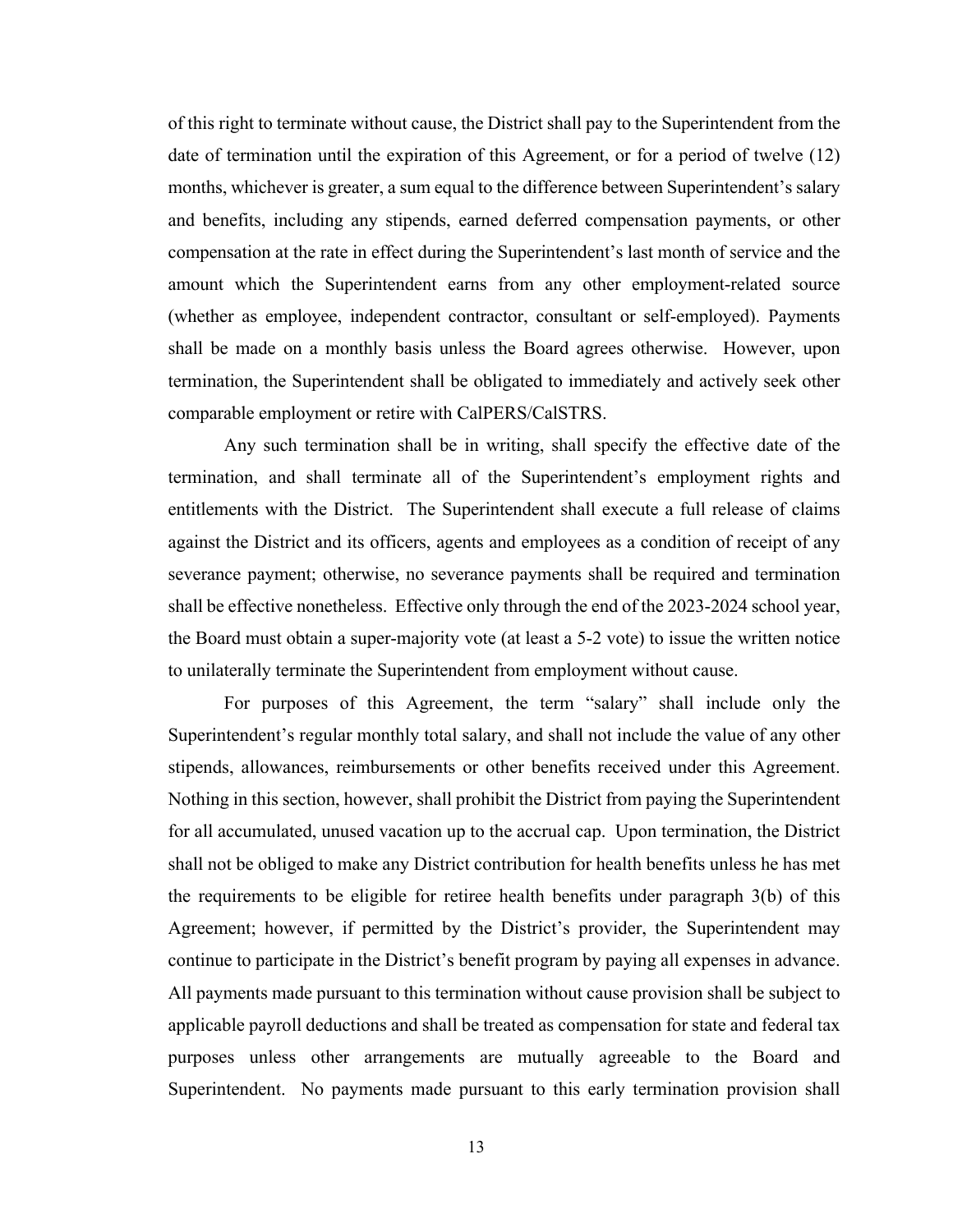constitute creditable service or creditable compensation for retirement purposes since the payments are considered as final settlement pay; accordingly, no deductions shall be made for retirement purposes.

If the Superintendent is terminated without cause and elects to retire instead of fulfilling the Superintendent's obligation to seek other employment as set forth above, the Parties agree that, effective upon the date of the Superintendent's retirement with CalSTRS or CalPERS, the amount payable to the Superintendent as salary shall be reduced by the amount of retirement income earned by the Superintendent from CalSTRS or CalPERS.

If the Superintendent elects to seek comparable work, the Superintendent shall provide the Board with monthly reports of the Superintendent's good faith efforts to secure such employment. If the Superintendent obtains other employment, the Superintendent shall provide a monthly statement of earnings from the new employer verifying all earned compensation. From the date the Superintendent obtains other employment, the monthly amount owed by the District shall be reduced by the monthly amount earned by the Superintendent, whether as a consultant, independent contractor, employee, or selfemployed.

The Parties agree that any damages to the Superintendent that may result from the Board's early termination of this Agreement cannot be readily ascertained. Accordingly, the Parties agree that the payments made pursuant to this termination without cause provision, along with the District's agreement to provide paid health benefits, constitutes reasonable liquidated damages for the Superintendent, fully compensates the Superintendent for all tort, contract and other damages of any nature whatsoever, whether in law or equity, and does not result in a penalty. The Parties agree that the District's completion of its obligations under this provision constitutes the Superintendent's sole remedy to the fullest extent provided by law. Finally, the Parties agree that this provision meets the requirements governing maximum cash settlements as set forth in Government Code sections 53260, et seq.

**f. Termination for Unlawful Fiscal Practices.** Notwithstanding any other provision of this Agreement to the contrary, if the Board believes, and subsequently confirms through an independent audit, that the Superintendent has engaged in fraud, misappropriation of funds, or other illegal fiscal practices, then the Board may immediately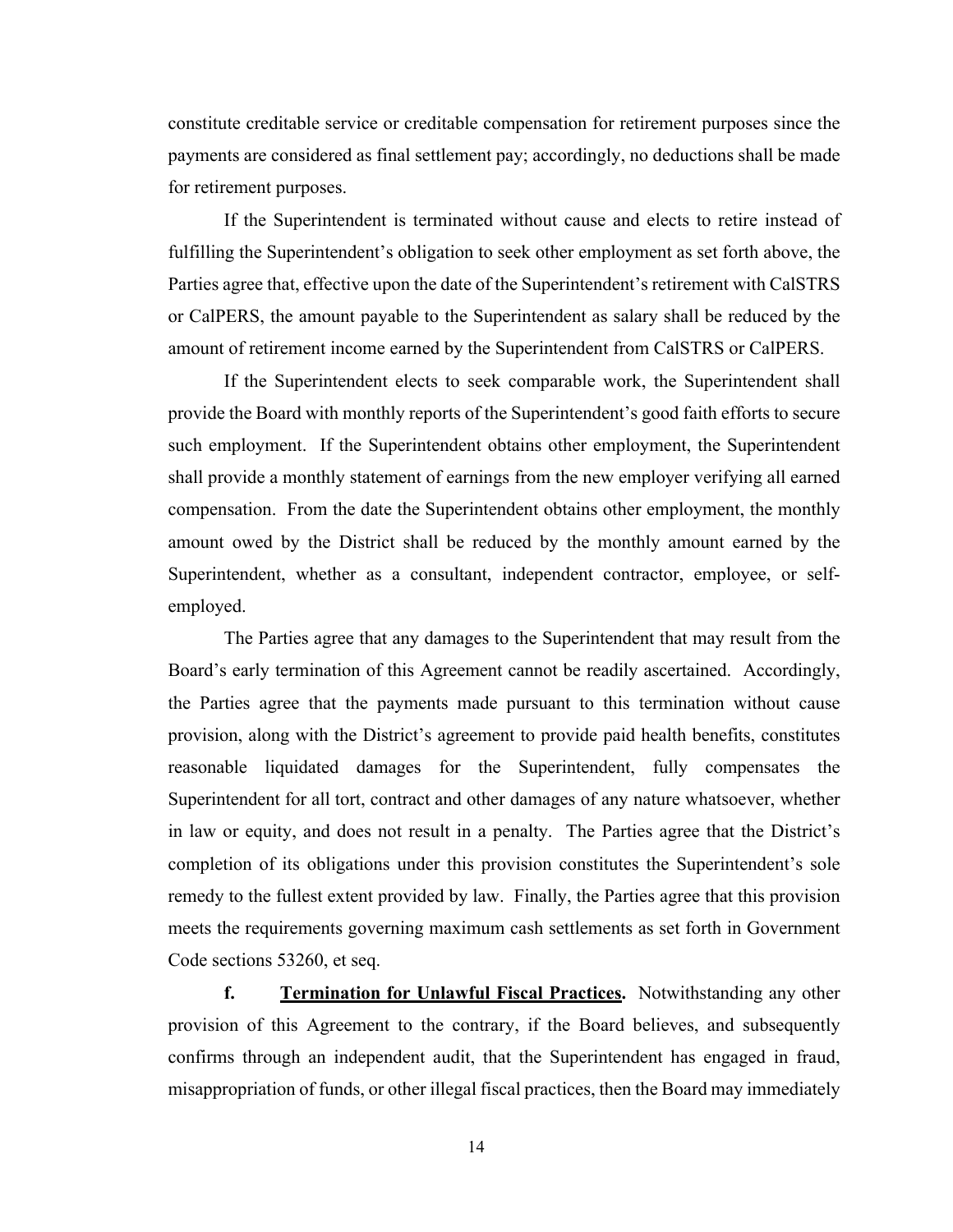terminate the Superintendent solely upon written notice to the Superintendent and the Superintendent shall not be entitled to any compensation of any nature, whether as cash, salary payments, or other non-cash settlement as set forth above. This provision is intended to implement the requirements of Government Code section 53260(b).

**g. Death.** Death of the Superintendent terminates the Agreement immediately. In such event, all salary and other monetary amounts due to the Superintendent at the time of death, if any, shall be paid to the Superintendent's estate unless otherwise declared in writing by the Superintendent.

**h. Disability of the Superintendent.** If, based on medical evidence submitted by the Superintendent's physicians or obtained through a District required medical examination, the District determines that the Superintendent is disabled and, following an interactive dialogue with the Superintendent, that the Superintendent is unable to perform the essential functions of the position with or without reasonable accommodation, this Agreement may be immediately terminated by the Board upon written notice to the Superintendent in the manner required by law.

**i.** Court Challenge. If the Superintendent desires to challenge the Board's decision to terminate this Agreement for any reason specified in this paragraph, the Superintendent may do so in a court of competent jurisdiction by complying with all applicable provisions of law.

**11. Tax/Retirement Liability.** Notwithstanding any other provision of this Agreement, the District shall not be liable for any retirement or state/federal tax consequences to the Superintendent, any designated beneficiary, heirs, administrators, executors, successors or assigns of the Superintendent. The Superintendent shall assume sole responsibility and liability for all state or federal tax consequences of this Agreement, to the maximum extent permitted by applicable law, and all related payroll and retirement consequences, including, but not limited to, whether compensation or service is creditable for purposes of retirement, all tax and retirement consequences stemming from any payments made to the Superintendent as a result of the termination without cause provision of this Agreement, retirement payments, expense reimbursements, retirement plan contributions, and payments for insurance.

**12. Outside Professional Activities.** The Superintendent shall focus his professional time, ability, and attention on the District's business during the term of this Agreement. The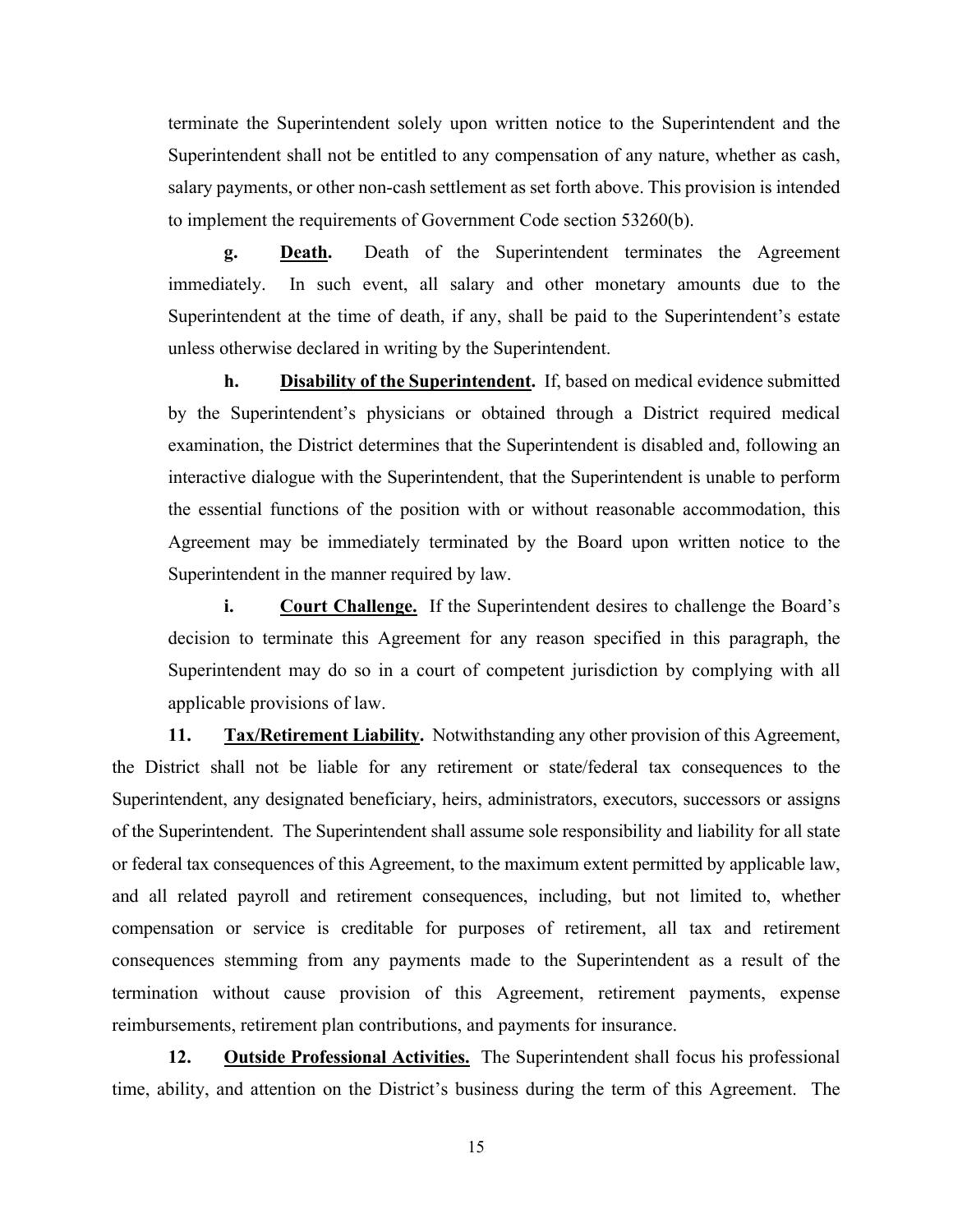Superintendent shall have the option of utilizing reasonable amounts of work time to pursue educational, charitable, and/or professional activities so long as these activities are not in conflict with the District's needs or these interests or do not negatively affect or interfere with services provided by the Superintendent under this Agreement. The Superintendent shall provide the Board a quarterly report of days used for this purpose. If the Superintendent intends to use more than ten (10) days per year for activities described herein, the Superintendent shall seek approval of the Board. The Superintendent shall utilize vacation time when rendering such services for compensation and will be allowed to keep any compensation earned in such activities to the extent permitted by law. The Superintendent may not engage in any consulting or other outside activities that represent a conflict of interest in any manner with regard to his duties to the District.

**13. Abuse of Office Provisions.** In accordance with Government Code section 53243, et seq., and as a separate contractual obligation, should the Superintendent receive a paid leave of absence or cash settlement if this Agreement is terminated with or without cause, such paid leave or cash settlement shall be fully reimbursed to the District by the Superintendent if the Superintendent is convicted of a crime involving an abuse of the Superintendent's office or position. In addition, if the District funds the criminal defense of the Superintendent against charges involving abuse of office or position and the Superintendent is then convicted of such charges, the Superintendent shall fully reimburse the District all funds expended for the Superintendent's criminal defense.

**14. Notification by Superintendent Prior to Accepting Other Employment.** If the Superintendent decides to accept employment elsewhere during the term of this Agreement, prior to doing so, the Superintendent shall notify the Board in writing of his decision and, upon request, explain the Superintendent's reasons for having an interest in other employment. In addition, the Superintendent shall immediately notify the Board in writing if the Superintendent becomes a finalist for employment outside the District.

## **15. Dispute Resolution.**

**a. Mediation.** The Superintendent and Board agree to make a good faith effort to settle any dispute that arises under this Agreement through discussion and negotiations unless they agree otherwise in writing. If the dispute is not resolved within thirty (30) calendar days, the dispute shall be mediated unless the Parties agree otherwise in writing.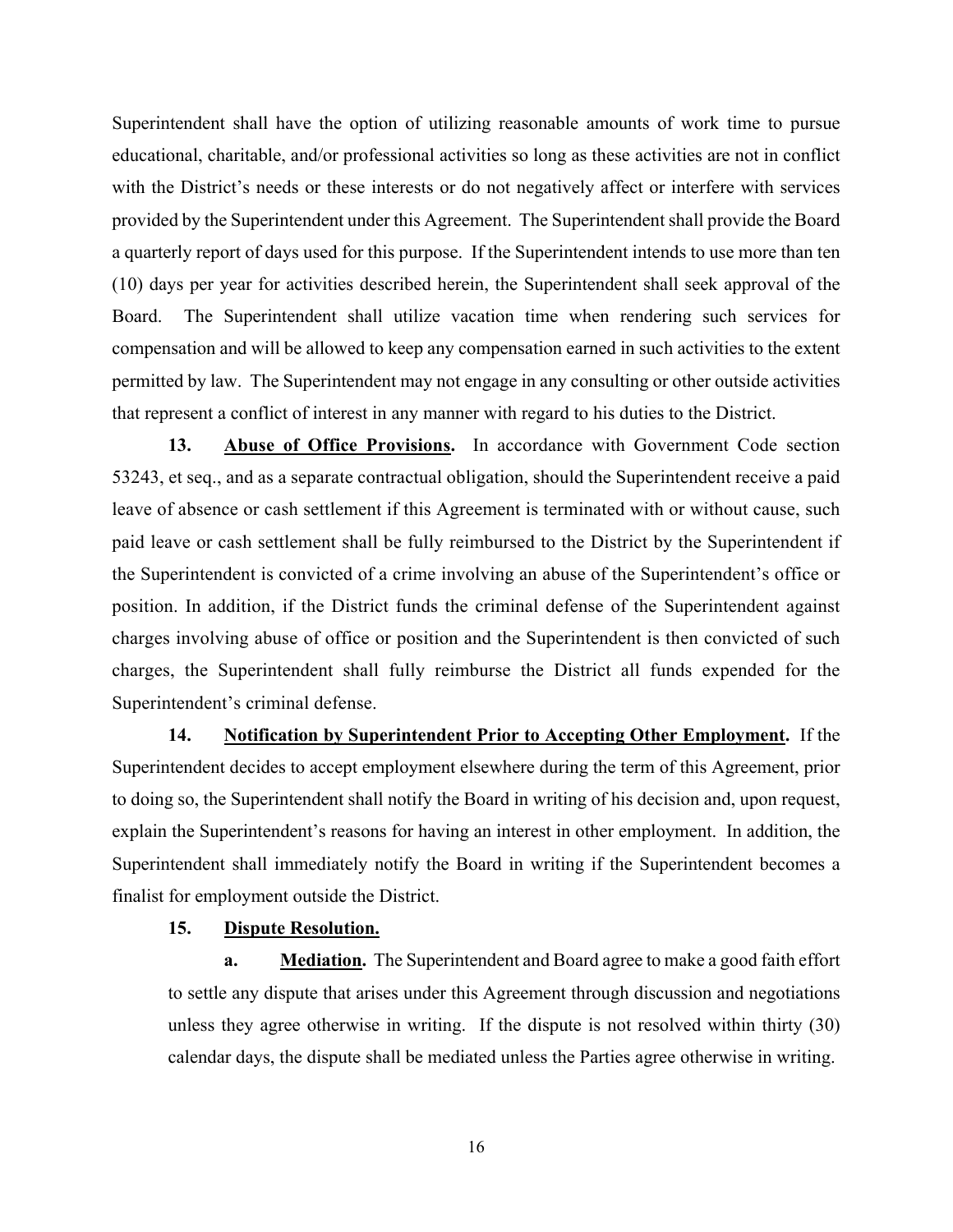Both Parties shall make a good faith effort to select a mediator and complete the mediation process within sixty (60) calendar days. If the Parties cannot agree on a mediator, the mediator shall be appointed by the State Conciliation and Mediation Service unless the Parties agree otherwise. The mediator's fee, if any, shall be paid by the District. Each Party shall bear its own attorney fees and costs. Any mediator selected by the Parties shall have expertise in the area of the dispute and be knowledgeable in the mediation process.

No person shall serve as mediator in any dispute in which that person has any financial or personal interest in the outcome of the mediation. The mediator's recommendation for settlement, if any, shall not be binding on the Parties. Mediation pursuant to this provision shall be private and confidential. Only the Parties and their representatives may attend any mediation session. Other persons may attend only with the written permission of both Parties. All persons who attend any mediation session shall be bound by the confidentiality requirements of California Evidence Code section 1115, et seq. and shall sign a written document to that effect.

**b. Disputes covered under Paragraph 15.** Subdivision (a) of this Paragraph 15 shall not apply to any dispute between the Board and the Superintendent regarding termination of employment for any reason specified in paragraph 10.

#### **16. General Provisions.**

**a. Governing Law/Venue.** This Agreement, and the rights and obligations of the Parties, shall be construed and enforced in accordance with the laws of the State of California. Venue for court proceedings shall be in Sacramento County, California.

**b.** Entire Agreement. This Agreement contains the entire agreement and understanding between the Parties. There are no oral understandings, terms or conditions and neither Party has relied upon any representation, express or implied, not contained in this Agreement.

**c. Notification of Absence.** If the Superintendent plans on being absent from the District for more than five (5) continuous days, the Superintendent shall notify the Board President advance.

**d. No Assignment.** The Superintendent may not assign or transfer any rights granted or obligations assumed under this Agreement.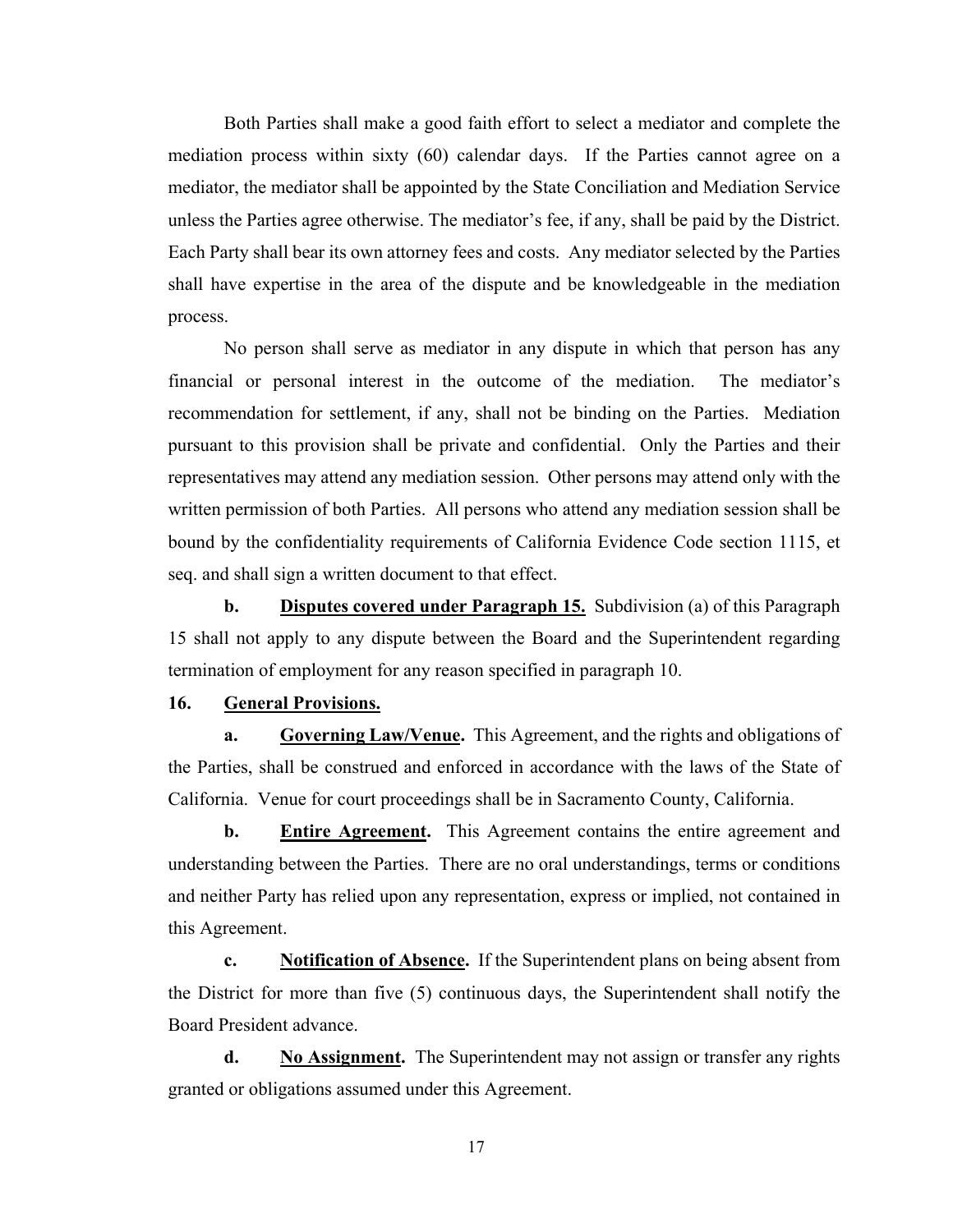**e.** Modification. This Agreement cannot be changed or supplemented orally. It may be modified or superseded only by a written instrument executed by both Parties.

**f. Exclusivity.** To the extent permitted by law, the Parties agree that the employment relationship between the District and the Superintendent shall be governed exclusively by the provisions of this Agreement and not by Board Policies, administrative regulations, Management Handbooks or similar documents.

**g. Management Hours.** The Parties recognize that the demands of the position will require Superintendent to average more than eight (8) hours a day and/or more than forty (40) hours per week. The Parties agree that Superintendent shall not be entitled to overtime compensation.

**h.** Construction. This Agreement shall not be construed more strongly in favor of or against either Party regardless of which Party is responsible for its preparation.

**i. Execution of Other Documents.** The Parties shall cooperate fully in the execution of any other documents and in the completion of any other acts that may be necessary or appropriate to give full force and effect to this Agreement.

**j. Independent Review.** The Parties have had the opportunity to obtain, and have obtained, independent legal or other professional advice with regard to this Agreement, including tax and retirement consequences. The Superintendent and the Board each recognize that in entering into this Agreement, the Parties have relied upon the advice of their own attorneys or other representatives.

**k. Binding Effect.** This Agreement shall be for the benefit of and shall be binding upon all Parties and their respective successors, heirs, and assigns.

**l. Execution.** This Agreement may be executed in one or more counterparts, each of which shall be deemed an original, but all of which together shall constitute one and the same instrument. A copy, facsimile, photographic copy or an original, with all signatures appended together, shall be deemed a fully executed Agreement and shall be as valid as an original for any purpose. In addition, this Agreement may be signed in person or electronically and such signatures shall be binding.

**m. Savings Clause/Severability.** If any provision of this Agreement or its application is held invalid, the invalidity shall not affect the other provisions or applications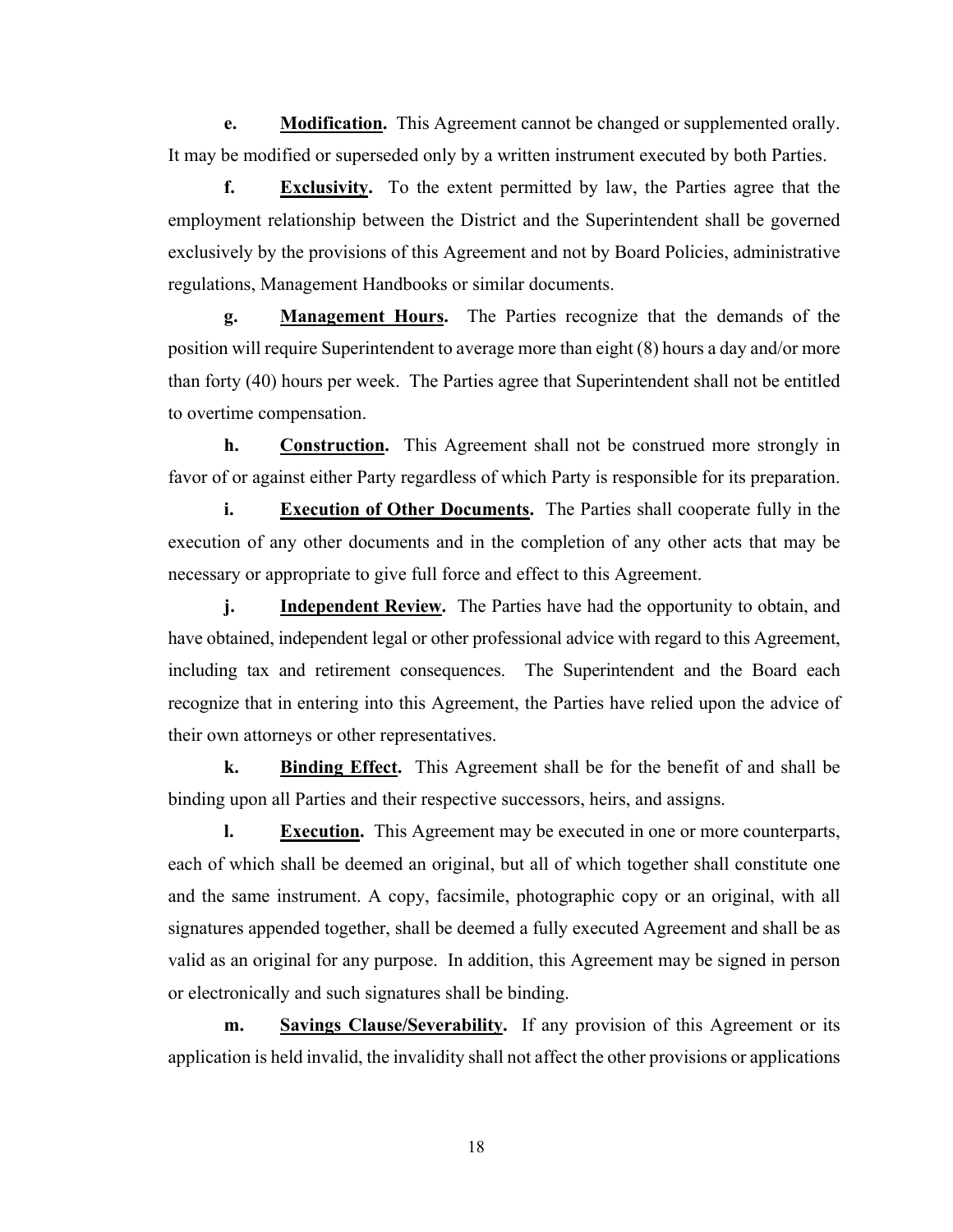of the Agreement that can be given effect without the invalid provisions or applications and the provisions of this Agreement are declared to be severable.

**n. Public Record.** The Parties recognize that, once final, this Agreement is a public record and must be made available to the public upon request.

**o. Integration.** This Agreement constitutes a complete and exclusive statement of the understanding between the Parties with respect to its subject matter. This Agreement supersedes any and all other prior communications between the Parties, whether written or oral. Any prior agreements, promises, negotiations or representations related to the subject matter not expressly set forth in this Agreement are of no force and effect.

**p. Waiver.** Any waiver of any breach of any term or provision of this Agreement shall be in writing and shall not be construed to be a waiver of any other breach of this Agreement.

**q. Indemnity.** To the extent required by Government Code sections 825 and 995 and other applicable provisions of law, the District shall defend and indemnify the Superintendent, acting in the course and scope of his duties, from any and all demands, claims, suits, actions, and legal proceedings brought against the Superintendent in the Superintendent's individual or official capacity as an agent and employee of the District consistent with all requirements of law. This Section 15.q. shall survive termination of this Agreement.

**r.** Board Approval. The effectiveness of this Agreement shall be contingent upon approval by the District's Board as required by law.

**s. Form 700 Review**. The Superintendent shall timely complete the required Fair Political Practices Commission (FPPC) Form 700 each year and forward a copy to the Board President.

**17. Waiver of Credential.** Pursuant to Education Code section 35029, the Board hereby waives any credential requirement applicable to the Superintendent while serving as District Superintendent, including that set forth in Education Code section 35028.